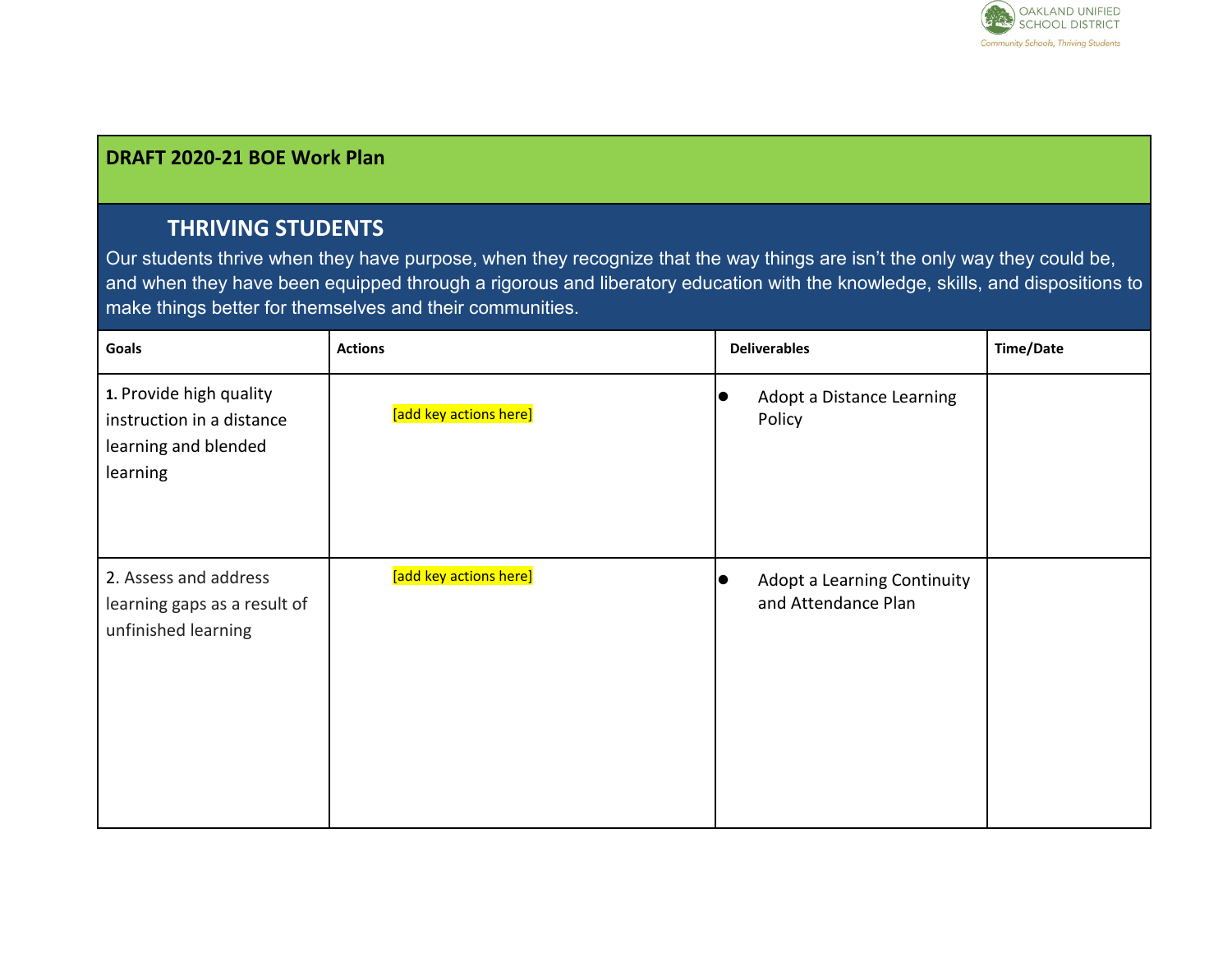

| <b>THRIVING SCHOOLS</b> |  |
|-------------------------|--|
|                         |  |

Our schools thrive when spaces are safe, welcoming to all and beautiful, and when principals, teachers, school staff and community lead together to provide the high quality learning experiences and personalized supports that students and families want and deserve.

| Goals                                                                                      | <b>Actions</b>         | <b>Deliverables</b>                                                                                                                                                                                                          | <b>Time/Date</b> |
|--------------------------------------------------------------------------------------------|------------------------|------------------------------------------------------------------------------------------------------------------------------------------------------------------------------------------------------------------------------|------------------|
| 1. Launch the reimagination<br>of safe, healthy and<br>welcoming learning<br>environments. | [add key actions here] | Provide direction and goals<br>$\bullet$<br>for a climate sustainability<br>plan (emergency preparedness,<br>clean energy, living schoolyards,<br>fresh food, environmentally<br>preferable purchasing, climate<br>literacy) |                  |
|                                                                                            |                        | Provide direction and goals<br>$\bullet$<br>for a District Safety Plan                                                                                                                                                       |                  |
| 2. Increase access to high-<br>quality and nutritious food<br>throughout OUSD              | [add key actions here] | Provide direction and goals<br>$\bullet$<br>for a climate sustainability<br>plan (emergency preparedness,<br>clean energy, living schoolyards,<br>fresh food, environmentally<br>preferable purchasing, climate<br>literacy) |                  |